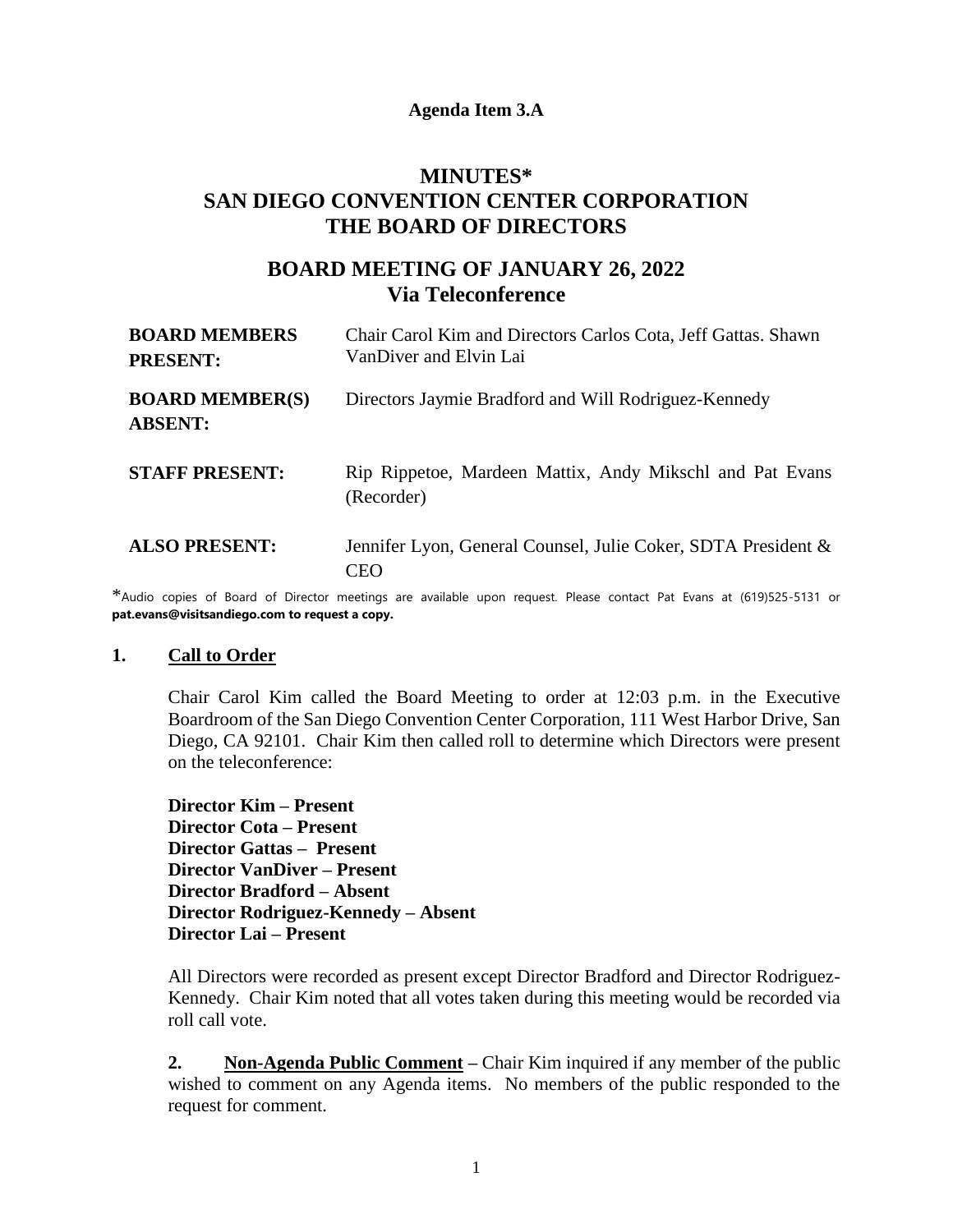### **3. Board Committee Reports and Board Action Items:**

### **Consent Agenda:**

- **A. Approval of Minutes of Board Meetings of December 14, 2021 and "Special" Board Meeting of January 7, 2022**
- **B. Authorization to Approve a Resolution of the San Diego Convention Center Corporation, Inc., Extending the Authorization of All or Partial Remote Teleconference Meetings of All Legislative Bodies as Needed During the Covid-19 Local and State Emergency through February 25, 2022 Pursuant to Brown Act Provisions.**

**Directors Lai and VanDiver moved and seconded, respectively, to approve the Consent Agenda set forth hereinabove.**

**Director Kim – Aye Director Cota – Aye Director Gattas – Aye Director VanDiver –Aye Director Bradford – Absent Director Rodriguez-Kennedy – Absent Director Lai – Aye**

**Vote: Unanimous**

**AYES: 5 NAYS: 0 ABSTENTIONS: 0**

### **Action Item(s):**

Chair Kim inquired if any member of the public wished to comment on Agenda Item 3.C.1. No members of the public responded to the request for comment.

**C. Budget Committee (Jeff Gattas)** 

### **(1) Acceptance of November and December Financial Reports from Chief Financial Officer**

CFO Mardeen Mattix issued the following report:

- Regarding the November and December financials, things were looking up, but then December hit and the Corporation didn't have much event activity so we started to see a decline in our overall operation.
- Through the first half of the year, overall, we have experienced an operational loss of \$4.3 million. The loss is better than we expected, so that's good news.
- Revenues had performed pretty well compared to budget through the first half of the year, and expenses are right on target to forecast with the \$2 million change that we initiated in the compensation line items. We are on target to hit expenses through the end of the year as budgeted.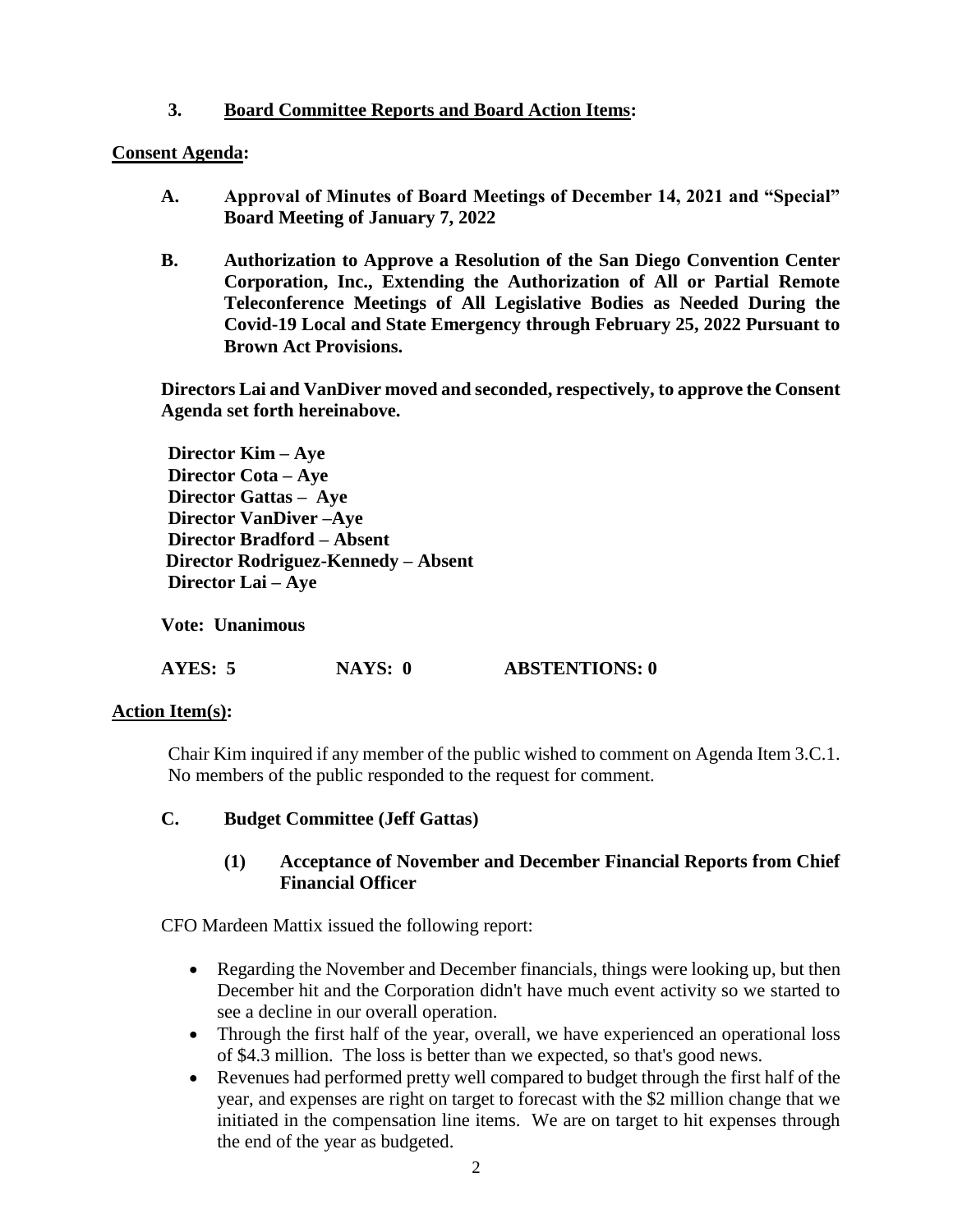- Staff is currently expecting a shortfall of approximately \$7 million through the end of January and, possibly, a shortfall of up to an \$8 million in February mostly attributable to events postponing or event attendance not resurging as well as we had hoped it would at this point due to the omnicron variant. We believe that from March through June we'll start to see better event attendance and we'll make up for some of that deficit.
- Right now, we've been coordinating with the City regarding what we are going to do about funding the operational deficit. So far, the Corporation has been able to absorb the cash shortage or the operational shortage through our cash reserves; however, we are still asking the City for the \$10.2 two million operational subsidy because there is still so much that is unknown regarding the resumption of events.
- The Corporation will likely fund approximately \$6 or \$7 million of the 10.2 million that the City has allocated for us sometime in the spring. At that time, we will reevaluate where we stand and what we're projecting for the rest of the year.
- Sometime in March, the Corporation plans on presenting a midyear report to the full City council in conjunction with City representatives.
- The Corporation's on-gong funding from the City will likely be decided and at that time.
- The Corporation's reserves are still looking healthy. The reserves are currently approximately \$19 million and the Corporation's reserve target balance is typically from \$9 to \$10 million.
- Everyone should note that even though the reserves look really healthy, Staff has just received a copy of a commissioned facility condition report. Staff is still reviewing the report and we intend to bring that matter to the Board for discussion purposes. The report will initially be reviewed by the Budget Committee next month but we do have significant needs to be considered over the five to ten years, specifically.
- The City is also aware that the Corporation has received the facility condition report and that we are evaluating it right now. The City is prepared to assist the Corporation in the best manner that they can.

# **Directors Gattas and Cota moved and seconded, respectively, to authorize Acceptance of November and December Financial Reports from Chief Financial Officer.**

**Director Kim – Aye Director Cota – Aye Director Gattas – Aye Director VanDiver –Aye Director Bradford – Absent Director Rodriguez-Kennedy – Absent Director Lai – Aye**

**Vote: Unanimous**

**AYES: 5 NAYS: 0 ABSTENTIONS: 0**

Chair Kim inquired if any member of the public wished to comment on Agenda Item 3.C.2. No members of the public responded to the request for comment.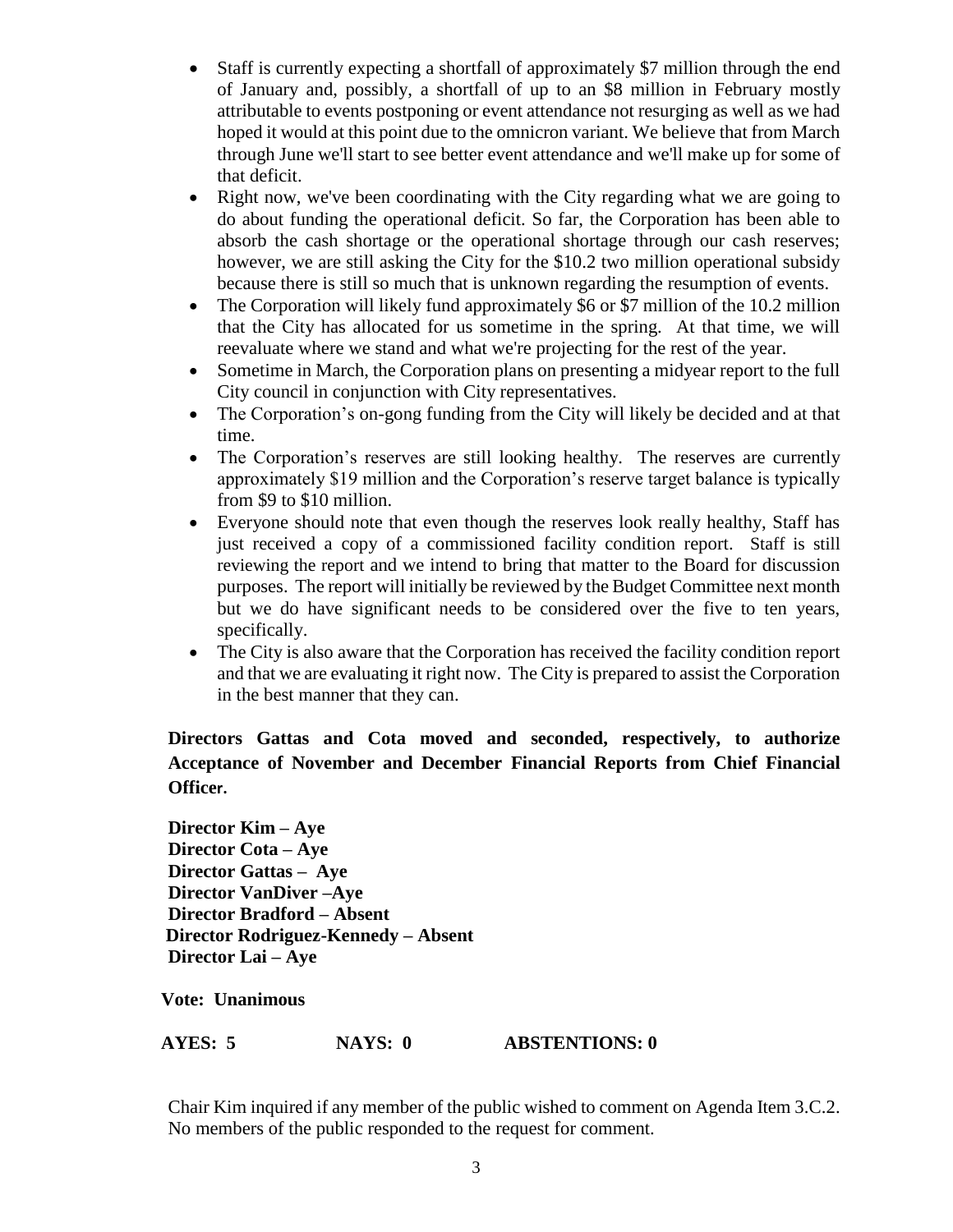**(2) Authorization to Approve Contract for Roof Consultant**

**Directors Gattas and Cota moved and seconded, respectively, to authorize Approval of Contract for Roof Consultant.**

**Director Kim – Aye Director Cota – Aye Director Gattas – Aye Director VanDiver –Aye Director Bradford – Absent Director Rodriguez-Kennedy – Absent Director Lai – Aye**

**Vote: Unanimous**

**AYES: 5 NAYS: 0 ABSTENTIONS: 0**

Chair Kim inquired if any member of the public wished to comment on Agenda Item 3.D.1. No members of the public responded to the request for comment.

### **D. Audit Committee (Jaymie Bradford)**

**(1) Authorization to Place Employee Medical and Employer Paid Basic Life, AD&D and LTD Insurance through Marsh & McLennan Agency LLC Company**

**Directors VanDiver and Gattas moved and seconded, respectively, to authorize Placement of Employee Medical and Employer Paid Basic Life, AD&D and LTD Insurance through Marsh & McLennan Agency LLC Company.**

**Director Kim – Aye Director Cota – Aye Director Gattas – Aye Director VanDiver –Aye Director Bradford – Absent Director Rodriguez-Kennedy – Absent Director Lai – Aye**

**Vote: Unanimous**

**AYES: 5 NAYS: 0 ABSTENTIONS: 0**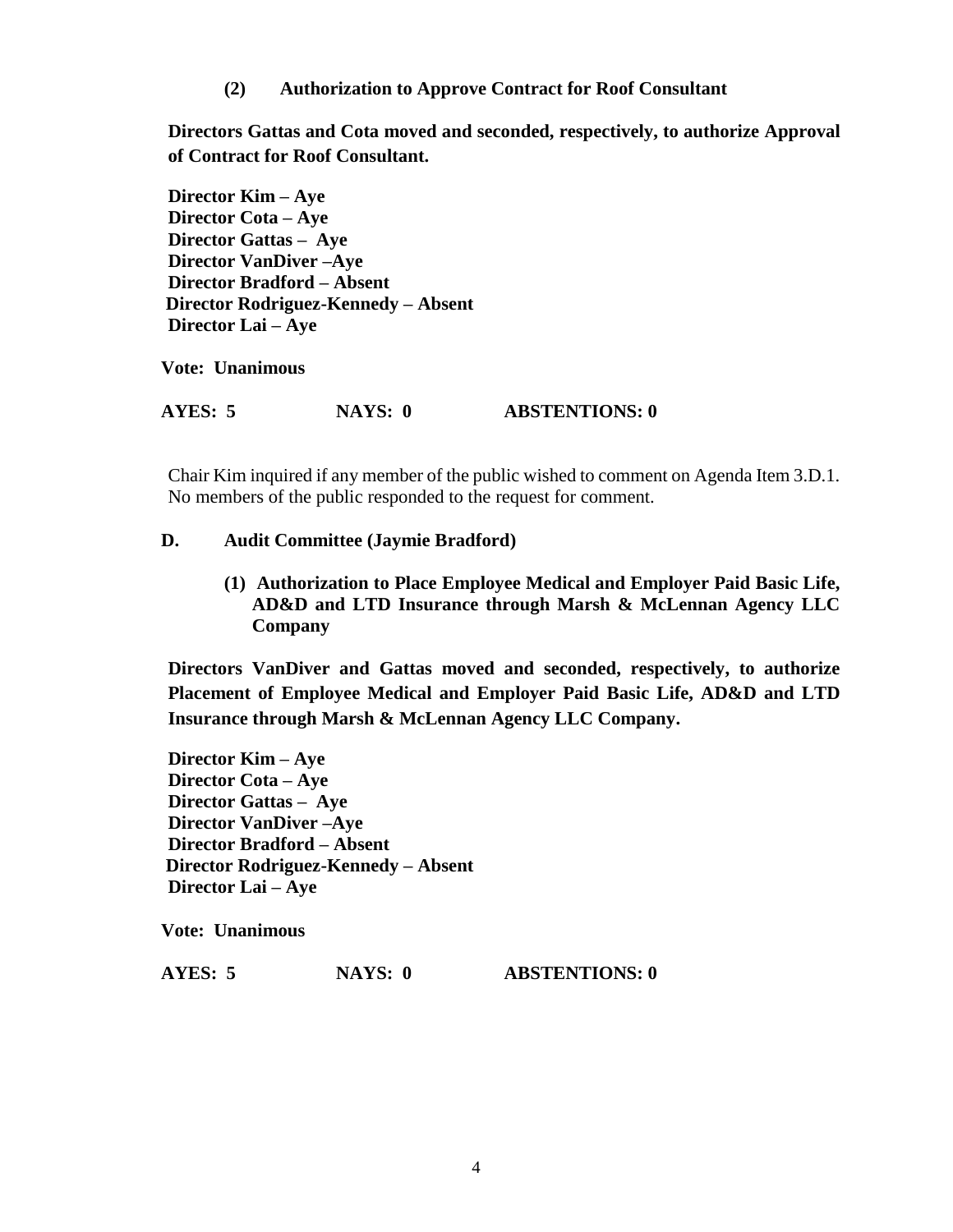Chair Kim inquired if any member of the public wished to comment on Agenda Item 3.E.1. No members of the public responded to the request for comment.

## **E. Sales & Marketing Committee (Carlos Cota)**

**(1) Authorization to Approve Contract for Sales & Marketing Services with San Diego Tourism Authority**

**Directors VanDiver and Cota moved and seconded, respectively, to authorize approval of Contract for Sales & Marketing Services with San Diego Tourism Authority and to recommend that the San Diego City Council approve said Contract.**

**Director Kim – Aye Director Cota – Aye Director Gattas – Aye Director VanDiver –Aye Director Bradford – Absent Director Rodriguez-Kennedy – Absent Director Lai – Aye**

**Vote: Unanimous**

# **AYES: 5 NAYS: 0 ABSTENTIONS: 0**

- **4. President's Report (Rip Rippetoe) –** Mr. Rippetoe reported:
	- Mr. Rippetoe introduced the new Director of Government and Community Affairs, Juan Reyes. Mr. Reyes joined the staff on January third and has just been a great addition to the team.
	- Mr. Rippetoe also commented on how the newly adopted Strategic Plan is being incorporated into day-to-day functions by senior staff. There will be a companywide meeting next month that will introduce the plan to the entire staff. Staff is already making significant progress in a couple of areas and a more formal status report will be provided at the March Board meeting.
	- Staff is the middle of the search for the Corporation's new Director of People and Culture. Kimberly Cruz, a People and Culture Recruiter, is heading up that process. That department's staff was cut in half during the pandemic and they still have a strong commitment to their jobs and are making great progress despite the staffing shortage. We have great candidates for the Director position and we'll make a final selection soon.
	- The Corporation has hired a new Director that reports to Corey Albright to assist with CIP projects and planning. The Corporation will also be moving forward with hiring a Director of Maintenance with the appropriate engineering expertise that is needed in both CIP and maintenance areas.
	- Staff is taking steps so that we can get ahead of the recommendations made in the facility assessment report and also to be able to communicate our needs to the City and to understand the City's expectations with regard to the assessment.
	- Mr. Rippetoe will be out of the office from tomorrow through next Tuesday and will delegate signature authority to Ms. Mattix or, in her absence, Mr. Mikschl in the case of an emergency.